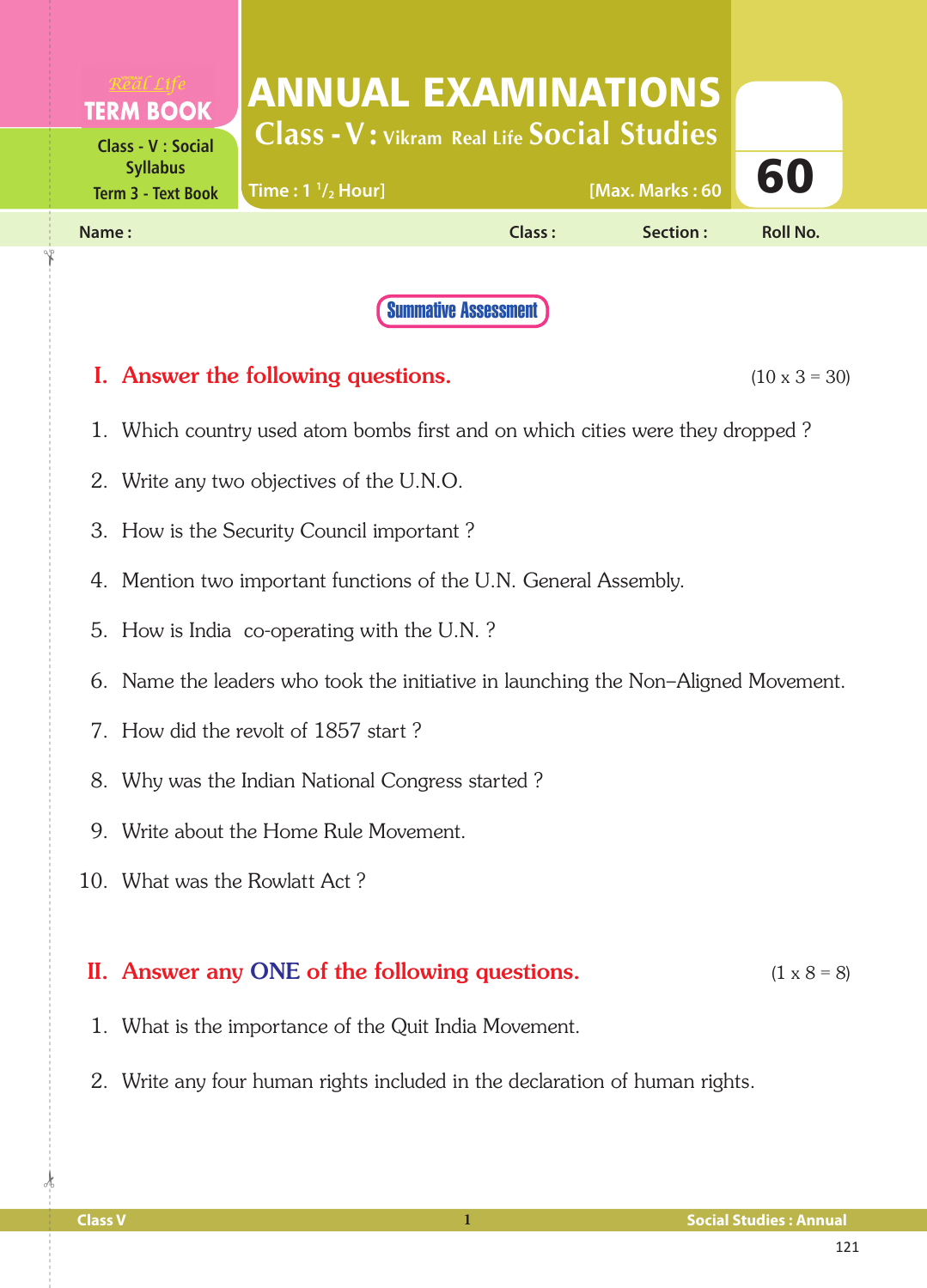| III. Answer any ONE of the following questions.                  | $(1 \times 8 = 8)$ |
|------------------------------------------------------------------|--------------------|
| 1. How did the revolutionists inspire the people?                |                    |
| 2. Why did India become Poor under the British rule?             |                    |
| IV. Answer any ONE of the following questions.                   | $(1 \times 8 = 8)$ |
| 1. Mention two important functions of the U.N. General Assembly. |                    |
| 2. What is Non-Alignment? How did it become a powerful movement? |                    |
| V. Answer any ONE of the following questions.                    | $(1 \times 6 = 6)$ |
| 1. Why did the Indians oppose the Simon Commision?               |                    |

2. How did India react against the racist regime in South Africa ?

✫ ✫ ✫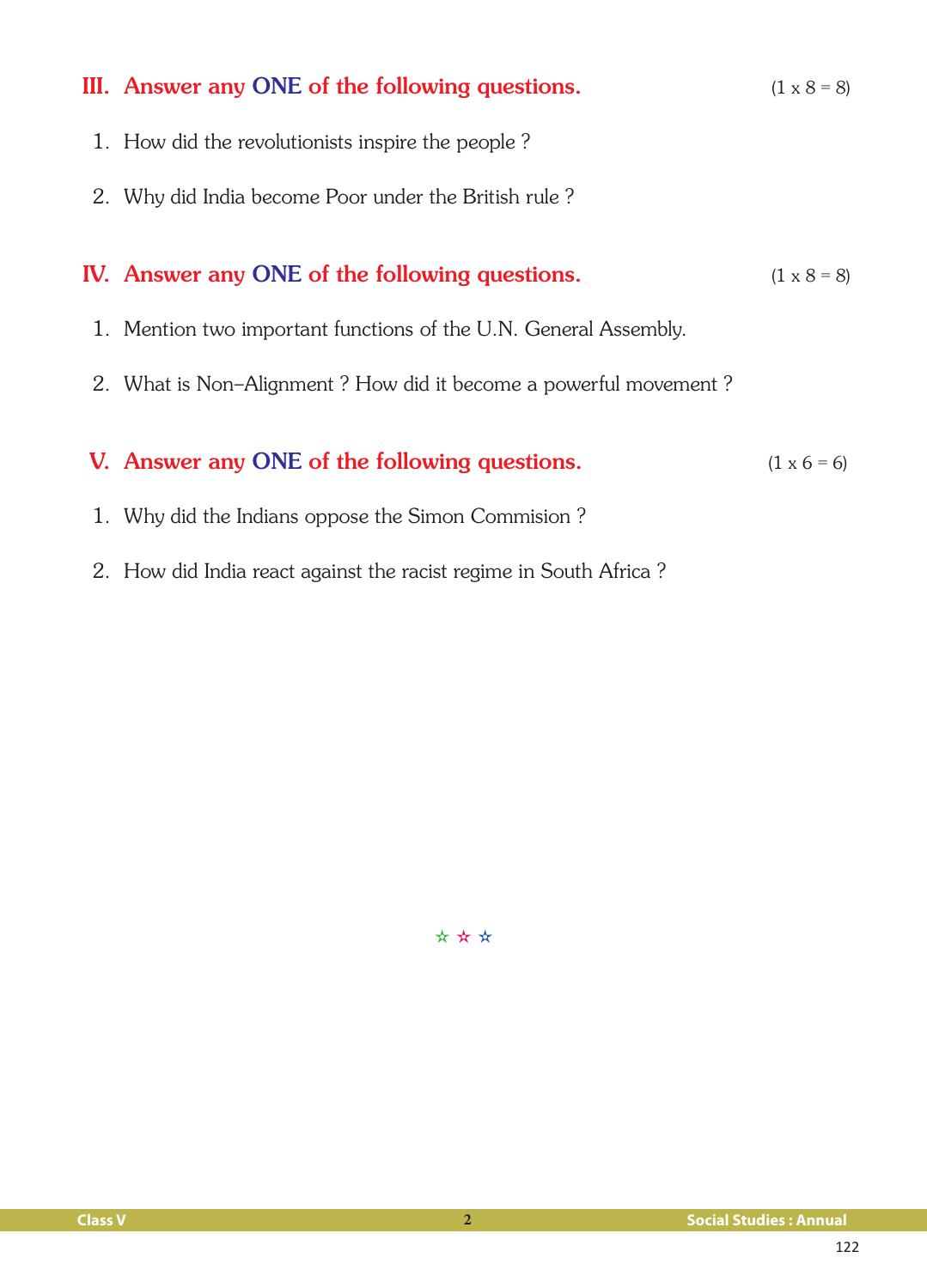|       | <b>TERM BOOK</b>                                                          | <b>ANNUAL EXAMINATIONS</b>                                                  |                             |                                              |                      |  |
|-------|---------------------------------------------------------------------------|-----------------------------------------------------------------------------|-----------------------------|----------------------------------------------|----------------------|--|
|       | <b>Class - V : Social</b><br><b>Syllabus</b><br><b>Term 3 - Text Book</b> | <b>Class-V: Vikram Real Life Social Studies</b><br>Time: 1 Hour]            |                             | [Max. Marks: 40                              | 40                   |  |
| Name: |                                                                           |                                                                             | Class:                      | Section:                                     | <b>Roll No.</b>      |  |
|       |                                                                           |                                                                             | <b>Formative Assessment</b> |                                              |                      |  |
|       |                                                                           | I. Choose the correct answers.                                              |                             |                                              | $(10 \times 1 = 10)$ |  |
|       |                                                                           | 1. The Non-Aligned Movement was started by                                  |                             |                                              |                      |  |
|       |                                                                           | a) Nehru b) Gandhi                                                          |                             | c) Patel                                     |                      |  |
|       |                                                                           | 2. The Rowlatt Act was passed by the British Government in                  |                             |                                              |                      |  |
|       | a) 1914                                                                   | b) 1919                                                                     |                             | c) $1915$                                    |                      |  |
|       |                                                                           | 3. Gandhiji violated the ______________ law as a part of his Dandi March. ( |                             |                                              |                      |  |
|       |                                                                           | a) Jaggery b) Salt                                                          |                             | c) Sugar                                     |                      |  |
|       |                                                                           | 4. _______ is the headquarters of the U.N.O.                                |                             |                                              |                      |  |
|       |                                                                           | a) New York b) Australia                                                    |                             | c) Africa                                    |                      |  |
|       |                                                                           | 5. The work of the U.N.O. is carried out __________________ main organs.    |                             |                                              | $\left($             |  |
|       | a) six                                                                    | b) five                                                                     |                             | c) four                                      |                      |  |
|       |                                                                           | 6. The founder of Azad Hind Fauz                                            |                             |                                              |                      |  |
|       |                                                                           | a) Bhagat Singh b) Subhas Chandra Bose c) Gandhiji                          |                             |                                              |                      |  |
|       |                                                                           | 7.  Swami Dayananda Saraswati established                                   |                             |                                              | (                    |  |
|       | a) Arya Samajam                                                           |                                                                             |                             | b) Brahma Samajam c) Aligarh movement        |                      |  |
|       |                                                                           | 8. United Nations International Children's Emergency Fund                   |                             |                                              |                      |  |
|       | a) UNESCO                                                                 | b) UNICEF                                                                   |                             | c) $UN$                                      |                      |  |
|       |                                                                           | 9. Who was known as 'Frontier Gandhi'?                                      |                             |                                              |                      |  |
|       |                                                                           | a) Mahatma Gandhi b) Khan Abdul Gaffar Khanc) Alluri Sita Rama Raju         |                             |                                              |                      |  |
|       | 10. The Rowlatt Act was                                                   |                                                                             |                             |                                              |                      |  |
|       | a) a cruel act                                                            | b) a liberal act                                                            |                             | c) like by Indians                           |                      |  |
|       | II. Fill in the blanks.                                                   |                                                                             |                             |                                              | $(10 \times 1 = 10)$ |  |
|       |                                                                           |                                                                             |                             |                                              |                      |  |
|       |                                                                           | The Dumbarton Oaks conference was held in the year                          |                             | <u> 1990 - Johann Barn, fransk politik (</u> |                      |  |
| 3.    |                                                                           | The President of the General Assembly is elected once in a                  |                             |                                              |                      |  |
|       |                                                                           | 4. The UNICEF provtides funds for the welfare of __________________.        |                             |                                              |                      |  |